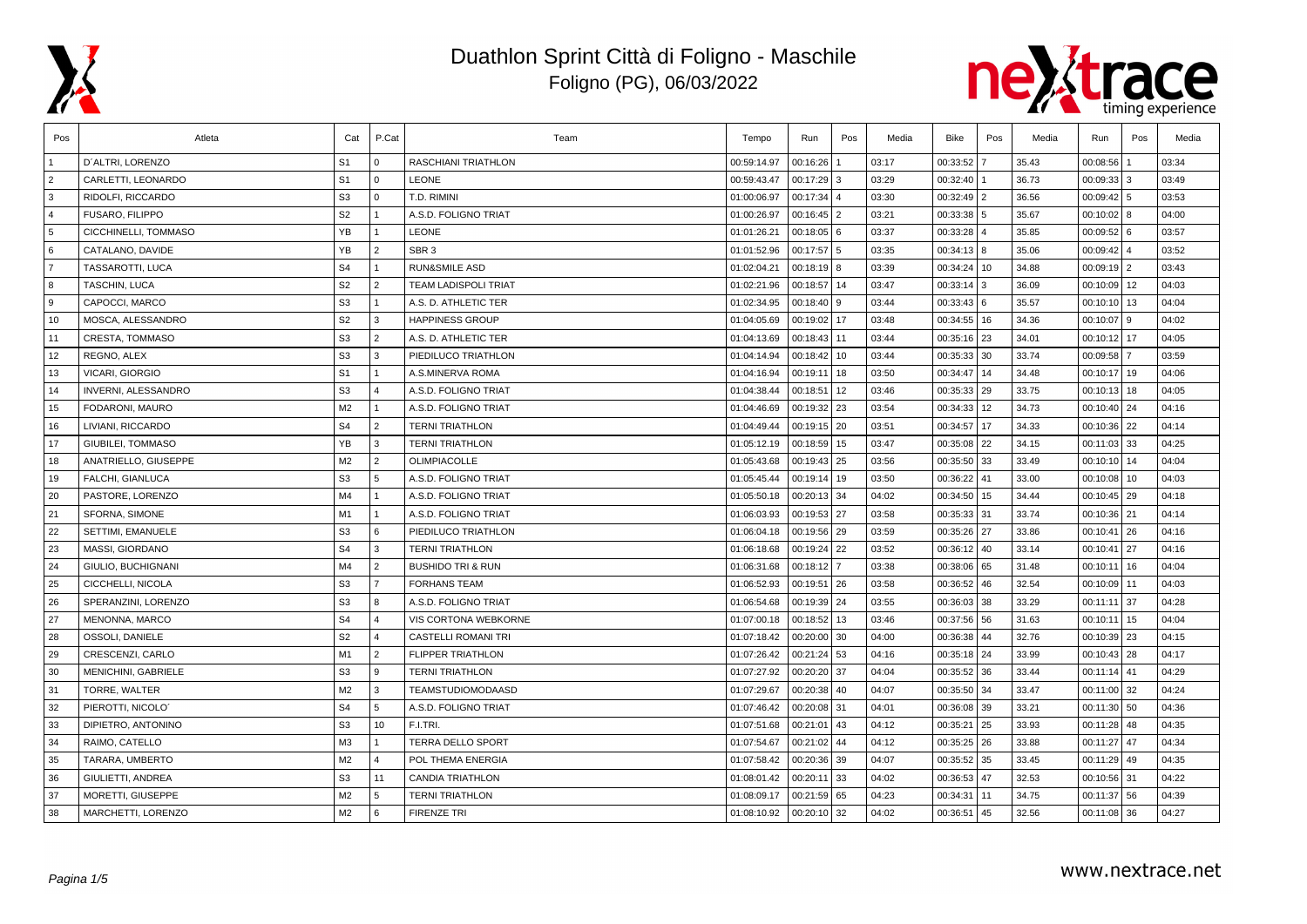



| 39 | MARTELLA, FEDERICO       | S <sub>2</sub> | 5              | PODISTICA SOLIDARIET       | 01:08:21.42 | 00:20:39 41 |    | 04:07 | 00:36:26 42 |     | 32.92 | $00:11:14$ 40 | 04:29 |
|----|--------------------------|----------------|----------------|----------------------------|-------------|-------------|----|-------|-------------|-----|-------|---------------|-------|
| 40 | PAPPERI, DANILO          | M1             | 3              | <b>DINAMO TRIATHLON</b>    | 01:08:34.17 | 00:21:27    | 54 | 04:17 | 00:35:36    | 32  | 33.71 | $00:11:30$ 51 | 04:36 |
| 41 | GIULIANI, EMILIANO       | M <sub>2</sub> | $\overline{7}$ | A.S.D. FOLIGNO TRIAT       | 01:08:44.66 | 00:22:02    | 66 | 04:24 | 00:35:06    | 20  | 34.18 | $00:11:35$ 54 | 04:38 |
| 42 | NONNI, LUCA              | M <sub>3</sub> | $\overline{2}$ | VIS CORTONA WEBKORNE       | 01:08:47.67 | 00:21:40    | 60 | 04:20 | 00:35:08 21 |     | 34.15 | 00:11:58 70   | 04:47 |
| 43 | CACCHIATA, LEONARDO      | S <sub>4</sub> | 6              | PERUGIA TRIATHLON          | 01:08:56.66 | 00:21:48    | 62 | 04:21 | 00:35:06 19 |     | 34.19 | $00:12:01$ 72 | 04:48 |
| 44 | PORFIRI, CRISTIANO       | M <sub>2</sub> | 8              | <b>HAPPINESS GROUP</b>     | 01:08:57.91 | 00:19:22    | 21 | 03:52 | 00:39:11    | 92  | 30.62 | $00:10:24$ 20 | 04:09 |
| 45 | PUCCIONI, YURI           | <b>JU</b>      | $\overline{1}$ | <b>FIRENZE TRI</b>         | 01:09:00.16 | 00:22:03    | 68 | 04:24 | 00:34:24    | 9   | 34.88 | 00:12:32   92 | 05:00 |
| 46 | BRONZO, LUCA             | M <sub>3</sub> | 3              | A.S.D. FOLIGNO TRIAT       | 01:09:05.16 | 00:22:05    | 69 | 04:25 | 00:34:45 13 |     | 34.53 | 00:12:14 77   | 04:53 |
| 47 | <b>BRACCO, TOMMASO</b>   | S <sub>3</sub> | 12             | <b>FIRENZE TRI</b>         | 01:09:16.66 | 00:21:28    | 55 | 04:17 | 00:35:31 28 |     | 33.78 | 00:12:16 78   | 04:54 |
| 48 | ONOFRI, MATTEO           | S <sub>4</sub> | $\overline{7}$ | <b>HAPPINESS GROUP</b>     | 01:09:31.66 | 00:21:57    | 64 | 04:23 | 00:35:00    | 18  | 34.28 | $00:12:33$ 95 | 05:01 |
| 49 | FONI. MASSIMO            | M1             | $\overline{4}$ | F.I.TRI.                   | 01:09:31.66 | 00:19:54    | 28 | 03:58 | 00:38:50    | 83  | 30.89 | $00:10:46$ 30 | 04:18 |
| 50 | FABBRINI, LORENZO        | M3             | $\overline{4}$ | TRI EVOLUTION              | 01:09:55.66 | 00:20:21    | 38 | 04:04 | 00:38:22    | 71  | 31.27 | $00:11:11$ 38 | 04:28 |
| 51 | ANTONINI, ANDREA         | M <sub>2</sub> | 9              | A.S.D. FOLIGNO TRIAT       | 01:10:14.41 | 00:22:19    | 75 | 04:27 | 00:35:57 37 |     | 33.37 | 00:11:56 67   | 04:46 |
| 52 | BARBERINI, GIACOMO       | S <sub>2</sub> | 6              | A.S.D. FOLIGNO TRIAT       | 01:10:15.17 | 00:21:12    | 47 | 04:14 | 00:37:45 53 |     | 31.78 | 00:11:17 44   | 04:30 |
| 53 | TRABALZA, RAFFAELE       | M <sub>3</sub> | 5              | A.S.D. FOLIGNO TRIAT       | 01:10:33.90 | 00:22:06    | 70 | 04:25 | 00:37:14    | 49  | 32.22 | 00:11:12 39   | 04:29 |
| 54 | <b>BRUNORI, CRISTIAN</b> | M1             | 5              | <b>CANDIA TRIATHLON</b>    | 01:10:37.15 | 00:19:01    | 16 | 03:48 | 00:40:54    | 114 | 29.34 | $00:10:40$ 25 | 04:16 |
| 55 | RAU, FRANCESCO           | S <sub>2</sub> | $\overline{7}$ | <b>CASTELLI ROMANI TRI</b> | 01:10:42.15 | 00:21:13    | 48 | 04:14 | 00:37:41    | 52  | 31.84 | $00:11:47$ 61 | 04:42 |
| 56 | MANCINI, MARCO           | M <sub>2</sub> | 10             | <b>CASTELLI ROMANI TRI</b> | 01:10:42.65 | 00:21:22    | 52 | 04:16 | 00:38:14    | 70  | 31.37 | $00:11:05$ 34 | 04:26 |
| 57 | PELLICCIA, ADRIANO       | M <sub>1</sub> | 6              | A.S.D. FOLIGNO TRIAT       | 01:10:58.65 | 00:21:07    | 45 | 04:13 | 00:38:04    | 61  | 31.52 | $00:11:47$ 60 | 04:42 |
| 58 | VISPI, RICCARDO          | S <sub>1</sub> | $\overline{2}$ | A.S.D. FOLIGNO TRIAT       | 01:10:59.40 | 00:22:06    | 71 | 04:25 | 00:37:03    | 48  | 32.38 | $00:11:49$ 62 | 04:43 |
| 59 | RIGHINI, FRANCESCO       | JU             | $\overline{2}$ | PERUGIA TRIATHLON          | 01:11:04.40 | 00:20:16    | 36 | 04:03 | 00:38:38    | 77  | 31.06 | $00:12:09$ 75 | 04:51 |
| 60 | ANNUNZI, ORFEO           | S <sub>4</sub> | 8              | ASD TRICOOL GIULIANO       | 01:11:06.65 | 00:21:17    | 49 | 04:15 | 00:38:42 80 |     | 31.00 | 00:11:06 35   | 04:26 |
| 61 | PELAGRILLI, PAOLO        | M1             | $\overline{7}$ | <b>TERNI TRIATHLON</b>     | 01:11:08.90 | 00:21:21    | 51 | 04:16 | 00:38:30    | 75  | 31.17 | $00:11:17$ 42 | 04:30 |
| 62 | CIANCALEONI, GIOELE      | S <sub>3</sub> | 13             | A.S.D. FOLIGNO TRIAT       | 01:11:09.40 | 00:22:13    | 72 | 04:26 | 00:36:32    | 43  | 32.84 | $00:12:24$ 82 | 04:57 |
| 63 | CRESCENZI, SIMONE        | M <sub>2</sub> | 11             | <b>TERNI TRIATHLON</b>     | 01:11:18.15 | 00:21:35    | 58 | 04:19 | 00:37:57 59 |     | 31.62 | $00:11:45$ 59 | 04:42 |
| 64 | BELLAVIA, CLAUDIO        | M1             | 8              | <b>FLIPPER TRIATHLON</b>   | 01:11:30.90 | 00:21:18    | 50 | 04:15 | 00:38:54    | 86  | 30.84 | $00:11:17$ 45 | 04:31 |
| 65 | SCALI, FRANCESCO         | M1             | 9              | <b>TERNI TRIATHLON</b>     | 01:11:58.89 | 00:20:15    | 35 | 04:03 | 00:39:54    | 108 | 30.07 | $00:11:49$ 63 | 04:43 |
| 66 | VALENTINI, RICCARDO      | M <sub>4</sub> | 3              | T.D. RIMINI                | 01:12:01.39 | 00:22:22    | 77 | 04:28 | 00:37:56    | 57  | 31.63 | $00:11:42$ 58 | 04:41 |
| 67 | GIAMUNDO, ANGELO ANTONIO | M <sub>3</sub> | 6              | <b>ERMES CAMPANIA</b>      | 01:12:01.64 | 00:22:19    | 74 | 04:27 | 00:38:05 64 |     | 31.50 | 00:11:37 55   | 04:38 |
| 68 | ROCCHI, LORENZO          | S <sub>3</sub> | 14             | A.S.D. FOLIGNO TRIAT       | 01:12:02.15 | 00:21:37    | 59 | 04:19 | 00:38:44 81 |     | 30.97 | $00:11:40$ 57 | 04:40 |
| 69 | MONGILI, ANDREA          | S <sub>2</sub> | 8              | VIS CORTONA WEBKORNE       | 01:12:02.41 | 00:22:39    | 82 | 04:31 | 00:38:04 62 |     | 31.52 | $00:11:17$ 46 | 04:31 |
| 70 | CASI, ALESSIO            | S <sub>4</sub> | 9              | VIS CORTONA WEBKORNE       | 01:12:02.91 | 00:21:07    | 46 | 04:13 | 00:39:37    | 103 | 30.28 | $00:11:17$ 43 | 04:30 |
| 71 | NOVELLI, LUCA            | S <sub>4</sub> | 10             | VIS CORTONA WEBKORNE       | 01:12:03.15 | 00:21:33    | 57 | 04:18 | 00:38:58    | 90  | 30.78 | $00:11:31$ 52 | 04:36 |
| 72 | MARANO, FABIO            | M <sub>2</sub> | 12             | A.S.D. FOLIGNO TRIAT       | 01:12:05.65 | 00:20:46    | 42 | 04:09 | 00:39:23 96 |     | 30.47 | 00:11:55 66   | 04:46 |
| 73 | DE STEFANO, VINCENZO     | M <sub>2</sub> | 13             | <b>TERRA DELLO SPORT</b>   | 01:12:08.89 | 00:22:03    | 67 | 04:24 | 00:38:13    | 69  | 31.39 | 00:11:52 65   | 04:44 |
| 74 | LUPI, ALBERTO            | YB             | $\overline{4}$ | <b>FIRENZE TRI</b>         | 01:12:37.64 | 00:22:13    | 73 | 04:26 | 00:37:56    | 58  | 31.63 | $00:12:27$ 85 | 04:58 |
| 75 | ORAZI, MATTIA            | S <sub>3</sub> | 15             | <b>HAPPINESS GROUP</b>     | 01:12:46.14 | 00:21:54    | 63 | 04:22 | 00:38:53    | 85  | 30.85 | $00:11:57$ 68 | 04:47 |
| 76 | SPAGNOLI, MAURIZIO       | M4             | $\overline{4}$ | <b>ESSECI</b>              | 01:12:57.64 | 00:22:22    | 76 | 04:28 | 00:38:29    | 74  | 31.18 | 00:12:06 74   | 04:50 |
| 77 | CIVERCHIA, LUCA          | M1             | 10             | <b>HAPPINESS GROUP</b>     | 01:13:16.89 | 00:22:45    | 83 | 04:33 | 00:38:32    | 76  | 31.13 | $00:11:58$ 69 | 04:47 |
| 78 | ROMANI, ALCIDE ANDREA    | M <sub>3</sub> | $\overline{7}$ | <b>FLIPPER TRIATHLON</b>   | 01:13:21.39 | 00:22:46    | 84 | 04:33 | 00:37:29 50 |     | 32.01 | 00:13:04 110  | 05:13 |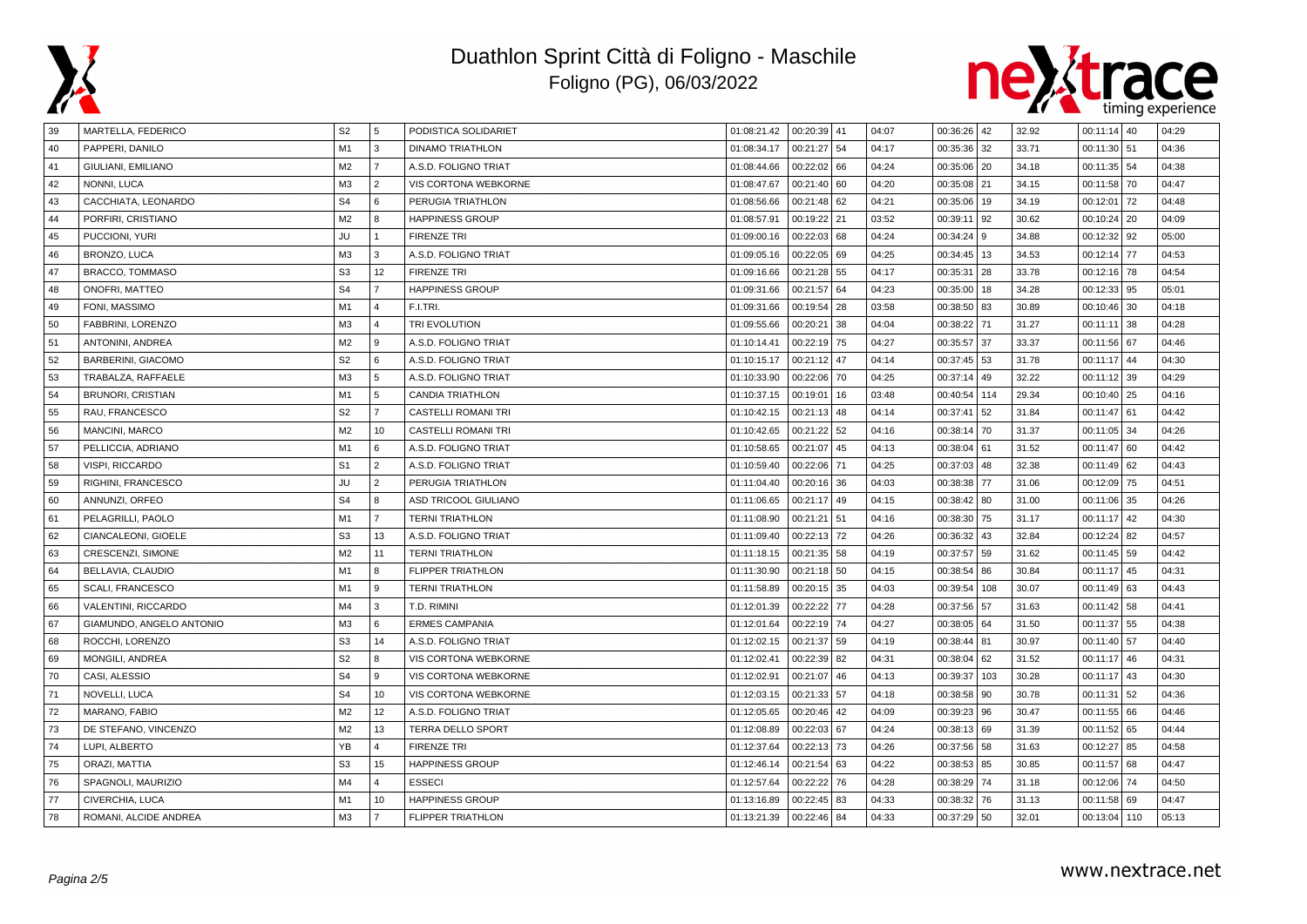



| 79  | <b>RIBICHINI, ENRICO</b>   | M4             | 5              | CENTRO NUOTOMACERATA        | 01:13:23.88 | $00:23:10$ 92 |     | 04:38 | 00:37:53 54 |     | 31.67 | $00:12:19$ 79  |     | 04:55 |
|-----|----------------------------|----------------|----------------|-----------------------------|-------------|---------------|-----|-------|-------------|-----|-------|----------------|-----|-------|
| 80  | CICALESE, GIOVANNI         | M <sub>3</sub> | 8              | <b>TERRA DELLO SPORT</b>    | 01:13:26.63 | 00:22:48      | 85  | 04:33 | 00:38:04    | 60  | 31.52 | $00:12:33$ 94  |     | 05:01 |
| 81  | BERGANTIN, RAFFAELE        | S <sub>3</sub> | 16             | <b>FORHANS TEAM</b>         | 01:13:29.38 | 00:22:55      | 88  | 04:35 | 00:38:09    | 67  | 31.45 | $00:12:25$ 83  |     | 04:58 |
| 82  | ARRAIS, FEDERICO           | M <sub>2</sub> | 14             | VIS CORTONA WEBKORNE        | 01:13:30.89 | 00:22:26      | 78  | 04:29 | 00:38:54 87 |     | 30.84 | $00:12:09$ 76  |     | 04:51 |
| 83  | PERIOLI, DIEGO             | S <sub>4</sub> | 11             | A.S.D. FOLIGNO TRIAT        | 01:13:38.63 | 00:23:30      | 99  | 04:42 | 00:37:40 51 |     | 31.85 | 00:12:26 84    |     | 04:58 |
| 84  | MARTINELLI, MAURIZIO       | M1             | 11             | PIEDILUCO TRIATHLON         | 01:14:15.13 | 00:23:11      | 93  | 04:38 | 00:38:07    | 66  | 31.48 | 00:12:56       | 105 | 05:10 |
| 85  | ORTOLANI, MICHELE          | S <sub>3</sub> | 17             | <b>HAPPINESS GROUP</b>      | 01:14:23.88 | 00:22:33      | 80  | 04:30 | 00:39:04    | 91  | 30.71 | 00:12:45       | 101 | 05:06 |
| 86  | CORNELLI, MASSIMILIANO     | M <sub>3</sub> | 9              | <b>FIRENZE TRI</b>          | 01:14:46.88 | 00:22:56      | 89  | 04:35 | 00:39:26    | 99  | 30.42 | $00:12:23$ 81  |     | 04:57 |
| 87  | COPPARONI, GABRIELE        | S <sub>4</sub> | 12             | A.S.D. FOLIGNO TRIAT        | 01:14:52.38 | 00:23:24      | 97  | 04:40 | 00:38:57    | 89  | 30.80 | 00:12:30   90  |     | 05:00 |
| 88  | TOGNOZZI, LEONARDO         | S <sub>1</sub> | 3              | FREESTYLE TRIATHLON         | 01:14:59.87 | 00:22:36      | 81  | 04:31 | 00:39:47    | 107 | 30.16 | 00:12:35   97  |     | 05:02 |
| 89  | BERNABEI, DANIELE          | S <sub>3</sub> | 18             | F.I.TRI.                    | 01:15:13.62 | 00:23:55      | 104 | 04:47 | 00:38:50    | 82  | 30.90 | $00:12:28$ 86  |     | 04:59 |
| 90  | DI ARCANGELO, TOMMASO      | YB             | 5              | A.S.D. FOLIGNO TRIAT        | 01:15:21.62 | 00:23:02      | 91  | 04:36 | 00:39:31    | 100 | 30.36 | 00:12:47       | 102 | 05:07 |
| 91  | SPENSIERATI, FEDERICO      | S <sub>2</sub> | 9              | <b>VIS CORTONA WEBKORNE</b> | 01:15:25.12 | 00:23:12      | 94  | 04:38 | 00:38:53    | 84  | 30.85 | 00:13:18 114   |     | 05:19 |
| 92  | MANGIAVACCHI, STEFANO      | M <sub>3</sub> | 10             | VAL DI MERSE TRIATHL        | 01:15:30.13 | 00:23:37      | 101 | 04:43 | 00:39:24 97 |     | 30.45 | $00:12:28$ 87  |     | 04:59 |
| 93  | <b>BENVENUTI, FEDERICO</b> | M <sub>2</sub> | 15             | <b>MTRAININGLAB</b>         | 01:15:32.13 | 00:22:49      | 86  | 04:33 | 00:39:20    | 95  | 30.50 | 00:13:22 117   |     | 05:20 |
| 94  | MICHELOTTI, LODOVICO       | M1             | 12             | <b>TORRINO-ROMA TRIATHL</b> | 01:15:50.62 | 00:23:57      | 105 | 04:47 | 00:39:13    | 93  | 30.59 | $00:12:38$ 98  |     | 05:03 |
| 95  | CARNEVALI, ANDREA          | M1             | 13             | <b>TERNI TRIATHLON</b>      | 01:15:52.30 | 00:21:29      | 56  | 04:17 | 00:38:42    | 79  | 31.01 | 00:15:40   147 |     | 06:16 |
| 96  | DONZELLI, FRANCESCO        | M4             | 6              | F.I.TRI.                    | 01:15:52.62 | 00:23:23      | 96  | 04:40 | 00:39:58    | 109 | 30.02 | $00:12:30$ 91  |     | 05:00 |
| 97  | SERVO, MASSIMILIANO        | M4             | $\overline{7}$ | PIEDILUCO TRIATHLON         | 01:15:53.38 | 00:24:49      | 115 | 04:57 | 00:38:28    | 73  | 31.19 | $00:12:35$ 96  |     | 05:02 |
| 98  | CECCANIBBI, FRANCO         | M3             | 11             | VIS CORTONA WEBKORNE        | 01:16:08.62 | 00:24:41      | 111 | 04:56 | 00:38:24    | 72  | 31.25 | 00:13:02       | 109 | 05:13 |
| 99  | MAZZANTE, VALTER           | M <sub>6</sub> |                | CIVITANOVA TRIATHLON        | 01:16:18.62 | 00:23:59      | 107 | 04:47 | 00:38:56    | 88  | 30.82 | 00:13:23   118 |     | 05:21 |
| 100 | CARDELLINI, DAVIDE         | M <sub>5</sub> |                | <b>FIRENZE TRI</b>          | 01:16:20.62 | 00:25:19      | 126 | 05:03 | 00:38:04 63 |     | 31.51 | 00:12:55 104   |     | 05:10 |
| 101 | PROSPERI, IVAN             | S <sub>4</sub> | 13             | <b>FLIPPER TRIATHLON</b>    | 01:16:22.87 | 00:21:45      | 61  | 04:21 | 00:42:38    | 129 | 28.14 | 00:11:59 71    |     | 04:47 |
| 102 | CICIONI, ANDREA            | M4             | R              | POL THEMA ENERGIA           | 01:16:37.11 | 00:25:21      | 127 | 05:04 | 00:37:53    | 55  | 31.66 | 00:13:21 115   |     | 05:20 |
| 103 | CASUCCI, DAVID             | M1             | 14             | VIS CORTONA WEBKORNE        | 01:16:58.86 | 00:23:42      | 102 | 04:44 | 00:40:46    | 112 | 29.43 | $00:12:29$ 89  |     | 04:59 |
| 104 | DE CARIS, DANIELE          | M1             | 15             | FORUM SPORT CENTER          | 01:17:12.11 | 00:24:46      | 113 | 04:57 | 00:39:33    | 101 | 30.34 | 00:12:52       | 103 | 05:08 |
| 105 | PAOLONI, DANIELE           | M <sub>5</sub> | $\overline{2}$ | IMPOSSIBLE226 FORLI         | 01:17:19.11 | 00:24:26      | 109 | 04:53 | 00:40:20    | 111 | 29.75 | $00:12:32$ 93  |     | 05:01 |
| 106 | BUONCRISTIANI, ALESSANDRO  | M <sub>3</sub> | 12             | A.S.D. FOLIGNO TRIAT        | 01:17:24.86 | 00:24:36      | 110 | 04:55 | 00:39:38    | 104 | 30.27 | 00:13:09       | 112 | 05:15 |
| 107 | SANTI, ALESSANDRO          | M3             | 13             | <b>IRONTEAM ITALIA A.S.</b> | 01:17:26.11 | 00:23:15      | 95  | 04:39 | 00:41:11    | 115 | 29.13 | 00:12:58 108   |     | 05:11 |
| 108 | DE ANGELIS, MAURIZIO       | M <sub>5</sub> | 3              | <b>FLIPPER TRIATHLON</b>    | 01:17:39.87 | 00:25:06      | 119 | 05:01 | 00:39:37    | 102 | 30.29 | 00:12:56   106 |     | 05:10 |
| 109 | NERI, ALESSIO              | S <sub>2</sub> | 10             | <b>LBM SPORT TEAM</b>       | 01:18:04.12 | 00:22:53      | 87  | 04:34 | 00:43:36    | 138 | 27.52 | $00:11:34$ 53  |     | 04:37 |
| 110 | ATZORI. SANDRO             | M <sub>5</sub> | $\Delta$       | A.S.D. FOLIGNO TRIAT        | 01:18:12.85 | 00:25:18      | 125 | 05:03 | 00:39:25    | 98  | 30.44 | 00:13:28   119 |     | 05:23 |
| 111 | SANTINI, ROBERTO           | M <sub>3</sub> | 14             | POL THEMA ENERGIA           | 01:18:17.35 | 00:24:53      | 116 | 04:58 | 00:38:11    | 68  | 31.42 | 00:15:11   145 |     | 06:04 |
| 112 | FAZI, MAURO                | M3             | 15             | A.S.D. FOLIGNO TRIAT        | 01:18:21.35 | 00:22:57      | 90  | 04:35 | 00:42:42    | 131 | 28.10 | $00:12:42$ 99  |     | 05:04 |
| 113 | CATALANI, DIEGO            | M <sub>2</sub> | 16             | T.D. RIMINI                 | 01:18:27.60 | 00:22:31      | 79  | 04:30 | 00:43:52    | 139 | 27.35 | $00:12:03$ 73  |     | 04:49 |
| 114 | GASPARINI, MANUEL          | S <sub>2</sub> | 11             | <b>HAPPINESS GROUP</b>      | 01:18:29.35 | 00:25:09      | 123 | 05:01 | 00:39:40    | 105 | 30.25 | 00:13:39       | 125 | 05:27 |
| 115 | BITTI, GIUSEPPE            | M <sub>6</sub> | $\overline{2}$ | A.S.D. FOLIGNO TRIAT        | 01:18:36.85 | 00:23:35      | 100 | 04:43 | 00:42:18    | 128 | 28.36 | 00:12:42       | 100 | 05:05 |
| 116 | STAKHOV, OLEKSANDER        | JU             | 3              | PIEDILUCO TRIATHLON         | 01:18:51.60 | 00:23:58      | 106 | 04:47 | 00:41:40    | 119 | 28.79 | 00:13:12 113   |     | 05:16 |
| 117 | <b>GRANDILLO, LUCA</b>     | S <sub>3</sub> | 19             | F.I.TRI.                    | 01:19:13.85 | 00:24:44      | 112 | 04:56 | 00:42:39    | 130 | 28.13 | $00:11:49$ 64  |     | 04:43 |
| 118 | DI GENNARO, GIORGIO        | M1             | 16             | <b>CRONO SPORT ASD</b>      | 01:19:18.85 | 00:23:26      | 98  | 04:41 | 00:43:22    | 137 | 27.66 | $00:12:29$ 88  |     | 04:59 |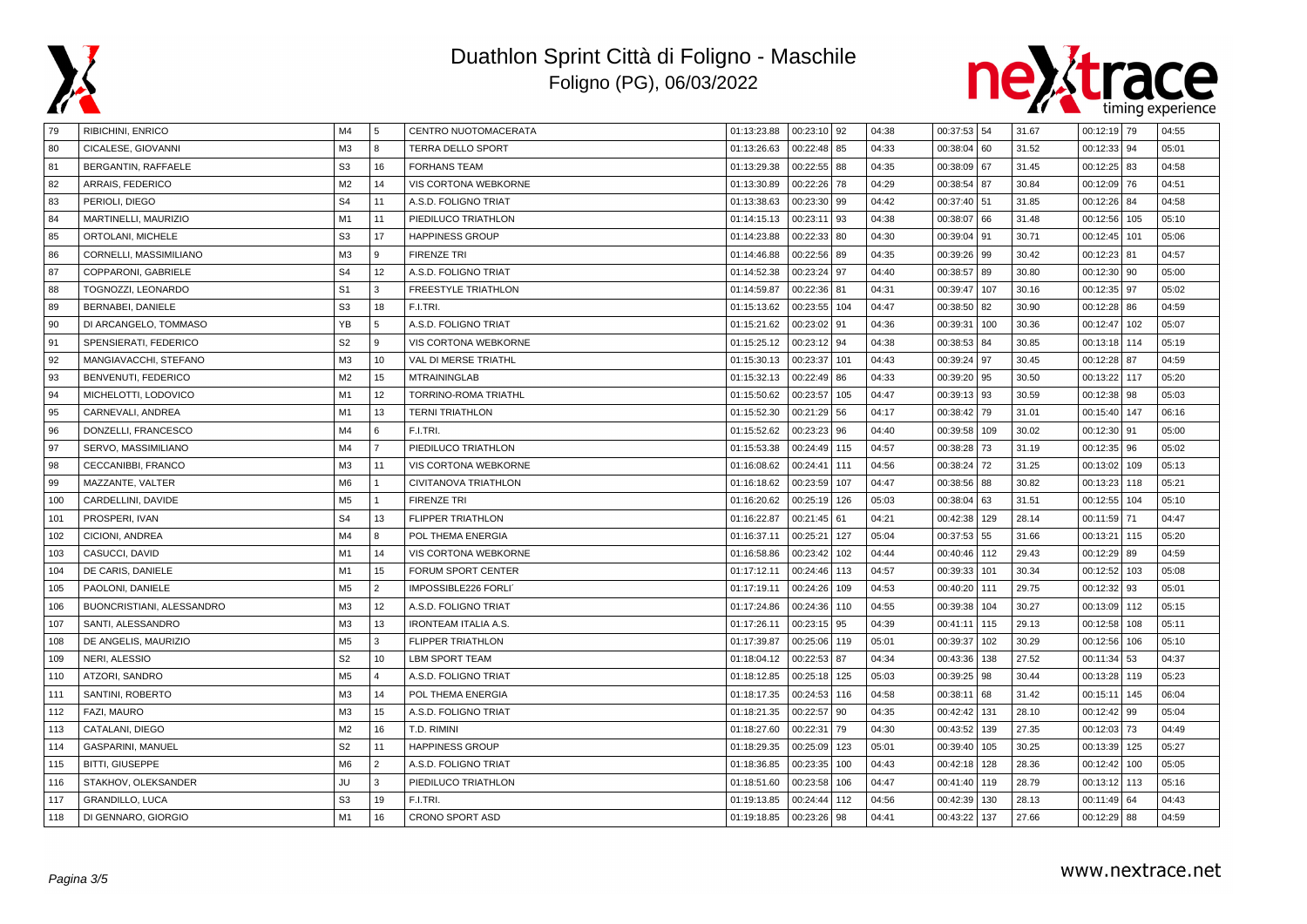



| 119        | MORICONI, ALESSANDRO       | M4             | 9              | TEAMSTUDIOMODAASD           | 01:19:24.10 | $00:24:12$ 108          | 04:50 | 00:41:49 120 |          | 28.69 | 00:13:22     | 116          | 05:20 |
|------------|----------------------------|----------------|----------------|-----------------------------|-------------|-------------------------|-------|--------------|----------|-------|--------------|--------------|-------|
| 120        | GIGLI, RICCARDO            | S <sub>2</sub> | 12             | <b>HAPPINESS GROUP</b>      | 01:19:46.84 | 00:26:05<br>137         | 05:13 | 00:38:41     | 78       | 31.01 | 00:14:59     | 143          | 05:59 |
| 121        | TAGLIAMONTE, GIOVANNI      | M4             | 10             | <b>TERRA DELLO SPORT</b>    | 01:19:57.59 | 00:25:56<br>134         | 05:11 | 00:40:08 110 |          | 29.89 | 00:13:52     | 128          | 05:32 |
| 122        | FURIASSI, GIANNI           | M <sub>2</sub> | 17             | <b>TEAM PANDA</b>           | 01:20:01.34 | 00:24:55<br>117         | 04:59 | 00:42:45 132 |          | 28.07 | 00:12:20     | 80           | 04:56 |
| 123        | BORTOLI, DANIELE           | M1             | 17             | CY LASER DELTA TRIAT        | 01:20:08.96 | 00:26:01<br>135         | 05:12 | 00:39:45 106 |          | 30.19 | 00:14:21     | 136          | 05:44 |
| 124        | CALANDRELLI, DANIELE       | M <sub>2</sub> | 18             | <b>TEAM LADISPOLI TRIAT</b> | 01:20:26.59 | 00:26:29<br>140         | 05:17 | 00:39:18 94  |          | 30.53 | 00:14:38     | 138          | 05:51 |
| 125        | DEL PRETE, MARCO           | M <sub>4</sub> | 11             | <b>CRONO SPORT ASD</b>      | 01:20:46.84 | 00:24:47<br>114         | 04:57 | 00:41:40 118 |          | 28.79 | 00:14:19     | 135          | 05:43 |
| 126        | TURRIONI, MAURIZIO         | M1             | 18             | A.S.D. FOLIGNO TRIAT        | 01:20:52.34 | 00:25:06<br>120         | 05:01 | 00:42:07 125 |          | 28.49 | 00:13:37     | 123          | 05:27 |
| 127        | D'ALESSANDRO, FRANCESCO    | M <sub>5</sub> | 5              | CASTELLI ROMANI TRI         | 01:20:53.84 | 00:25:11<br>124         | 05:02 | 00:42:00 123 |          | 28.56 | 00:13:41     | 127          | 05:28 |
| 128        | CIANI, DANIELE             | M <sub>2</sub> | 19             | A.S.D. FOLIGNO TRIAT        | 01:20:54.95 | 00:25:08<br>122         | 05:01 | 00:42:06     | 124      | 28.50 | 00:13:39     | 124          | 05:27 |
| 129        | FANIGLIULO, EMANUELE       | M <sub>5</sub> | 6              | A.S.D. FOLIGNO TRIAT        | 01:20:59.35 | 00:25:26<br>128         | 05:05 | 00:41:20     | 116      | 29.03 | 00:14:12     | 134          | 05:41 |
| 130        | <b>MANCINI, MARCO</b>      | M1             | 19             | <b>HAPPINESS GROUP</b>      | 01:21:06.34 | 00:26:10<br>139         | 05:14 | 00:41:25 117 |          | 28.97 | 00:13:30     | 121          | 05:24 |
| 131        | <b>CUMBERLEGE, DOMINIC</b> | M3             | 16             | VIS CORTONA WEBKORNE        | 01:21:30.83 | 00:26:37<br>141         | 05:19 | 00:40:51 113 |          | 29.37 | 00:14:01     | 130          | 05:36 |
| 132        | IOVINO, CRISTIAN           | M <sub>2</sub> | 20             | <b>LBM SPORT TEAM</b>       | 01:21:51.33 | 00:23:43<br>103         | 04:44 | 00:45:10 142 |          | 26.57 | 00:12:57     | 107          | 05:10 |
| 133        | GIANNINI, MAURO            | M <sub>5</sub> | $\overline{7}$ | ZONA CAMBIO                 | 01:21:57.85 | 00:25:03<br>118         | 05:00 | 00:43:21     | 136      | 27.68 | 00:13:32     | 122          | 05:25 |
| 134        | ABELLE, ANDREA             | M3             | 17             | <b>HAPPINESS GROUP</b>      | 01:22:01.84 | 00:25:50<br>132         | 05:10 | 00:43:03 134 |          | 27.87 | 00:13:06     | 111          | 05:14 |
| 135        | LODDE, LUCA                | S <sub>4</sub> | 14             | <b>HAPPINESS GROUP</b>      | 01:22:13.83 | 00:25:51<br>133         | 05:10 | 00:41:58     | 122      | 28.59 | 00:14:23     | 137          | 05:45 |
| 136        | <b>BUCCIANTI, MARCO</b>    | S <sub>3</sub> | 20             | <b>FIRENZE TRI</b>          | 01:22:41.83 | 00:25:46<br>130         | 05:09 | 00:42:15     | 127      | 28.39 | 00:14:39     | 139          | 05:51 |
| 137        | FABOZZI, SALVATORE SANDRO  | M <sub>2</sub> | 21             | VIS CORTONA WEBKORNE        | 01:22:44.58 | 00:25:38<br>129         | 05:07 | 00:42:57     | 133      | 27.93 | 00:14:08     | 131          | 05:39 |
| 138        | BELARDI, ROBERTO           | M <sub>2</sub> | 22             | A.S.D. FOLIGNO TRIAT        | 01:23:00.78 | 00:25:50<br>131         | 05:10 | 00:42:08     | 126      | 28.47 | 00:15:00     | 144          | 06:00 |
| 139        | BORDONI, ALESSIO           | S <sub>4</sub> | 15             | <b>TERNI TRIATHLON</b>      | 01:23:01.32 | 00:25:07<br>121         | 05:01 | 00:44:23     | 140      | 27.03 | 00:13:29     | 120          | 05:23 |
| 140        | MENCARONI, PAOLO           | M <sub>5</sub> | 8              | VIS CORTONA WEBKORNE        | 01:23:05.79 | 00:26:06<br>138         | 05:13 | 00:43:18 135 |          | 27.71 | 00:13:40     | 126          | 05:28 |
| 141        | PANCIAROLA, FABIO          | M <sub>3</sub> | 18             | <b>TRIATHLON TRASIMENO</b>  | 01:24:15.70 | 00:27:33<br>146         | 05:30 | 00:41:51     | 121      | 28.67 | 00:14:50     | 141          | 05:56 |
| 142        | SANTALUCIA, LIVIO          | M <sub>5</sub> | 9              | <b>MILANO TRIATHLON</b>     | 01:25:29.81 | 00:26:49<br>143         | 05:21 | 00:44:44 141 |          | 26.82 | 00:13:55     | 129          | 05:34 |
| 143        | RIPANI, ROBERTO            | M <sub>3</sub> | 19             | CENTRO NUOTOMACERATA        | 01:26:42.65 | 00:26:42<br>142         | 05:20 | 00:45:48 144 |          | 26.20 | 00:14:11     | 133          | 05:40 |
| 144        | FABBRINI, FABRIZIO         | M <sub>2</sub> | 23             | VIS CORTONA WEBKORNE        | 01:27:25.55 | 00:26:02<br>136         | 05:12 | 00:46:26     | 146      | 25.84 | 00:14:56     | 142          | 05:58 |
| 145        | TUNDO, ROBERTO             | M <sub>5</sub> | 10             | VIS CORTONA WEBKORNE        | 01:28:25.79 | 00:27:28<br>145         | 05:29 | 00:45:39     | 143      | 26.28 | 00:15:17     | 146          | 06:07 |
| 146        | BETTOLLINI, ROBERTO        | M <sub>5</sub> | 11             | VIS CORTONA WEBKORNE        | 01:29:42.37 | 00:27:37<br>147         | 05:31 | 00:46:17     | 145      | 25.92 | 00:15:46     | 148          | 06:18 |
| 147        | CHERVINO, GIUSEPPE         | M4             | 12             | <b>TERRA DELLO SPORT</b>    | 01:31:03.52 | 00:28:17<br>150         | 05:39 | 00:46:37     | 147      | 25.74 | 00:16:08     | 149          | 06:27 |
| 148        | JOVINE, ALESSANDRO         | M7             | $\mathbf{1}$   | TRIATHLON TRASIMENO         | 01:31:41.23 | 00:27:59<br>149         | 05:35 | 00:49:01     | 150      | 24.48 | 00:14:40     | 140          | 05:52 |
| 149        | CHIATTI, JOHNNY            | M <sub>3</sub> | 20             | <b>HAPPINESS GROUP</b>      | 01:31:50.52 | 00:27:51<br>148         | 05:34 | 00:47:26     | 148      | 25.29 | 00:16:32     | 151          | 06:36 |
| 150        | MAFUCCI, RICCARDO          | M3             | 21             | VIS CORTONA WEBKORNE        | 01:32:30.51 | 00:27:03<br>144         | 05:24 | 00:51:15     | 151      | 23.41 | 00:14:11     | 132          | 05:40 |
| 151        | GUALTIERI, ANGELO          | M <sub>3</sub> | 22             | <b>FCZ TRIATHLON</b>        | 01:35:02.76 | 00:30:33<br>151         | 06:06 | 00:48:12     | 149      | 24.90 | 00:16:17     | 150          | 06:30 |
| 152        | RAMELLI, MARCO             | M <sub>5</sub> | 12             | <b>FCZ TRIATHLON</b>        | 01:50:20.25 | 152<br>00:35:27         | 07:05 | 00:54:25     | 152      | 22.05 | 00:20:28     | 152          | 08:11 |
| <b>DNF</b> | <b>BIANCHI, SAMUELE</b>    | YB             | $\Omega$       | <b>TERNI TRIATHLON</b>      | 00:00:00.00 | 00:33:04<br>$\Omega$    | 06:36 | 00:00:00     | $\Omega$ |       | 00:00:00     | $\mathbf 0$  |       |
| <b>DNS</b> | TRABALZA, MATTEO           | S <sub>4</sub> | $\mathbf 0$    | POL THEMA ENERGIA           | 00:00:00.00 | 00:00:00<br>$\mathbf 0$ |       | $00:00:00$ 0 |          |       | 00:00:00     | $\mathbf{0}$ |       |
| <b>DNS</b> | TORELLO, STEFANO           | M4             | $\mathbf 0$    | VIS CORTONA WEBKORNE        | 00:00:00.00 | 00:00:00<br>$\mathbf 0$ |       | $00:00:00$ 0 |          |       | $00:00:00$ 0 |              |       |
| <b>DNS</b> | STEFANINI, ANDREA          | M <sub>2</sub> | $\Omega$       | VIS CORTONA WEBKORNE        | 00:00:00.00 | 00:00:00<br>$\Omega$    |       | $00:00:00$ 0 |          |       | $00:00:00$ 0 |              |       |
| <b>DNS</b> | SPINELLI, GIUSEPPE         | M1             | $\mathbf 0$    | <b>FLIPPER TRIATHLON</b>    | 00:00:00.00 | 00:00:00<br>$\mathbf 0$ |       | $00:00:00$ 0 |          |       | $00:00:00$ 0 |              |       |
| <b>DNS</b> | SILVESTRI, ANDREA          | M1             | $\mathbf 0$    | POL THEMA ENERGIA           | 00:00:00.00 | $00:00:00$ 0            |       | $00:00:00$ 0 |          |       | $00:00:00$ 0 |              |       |